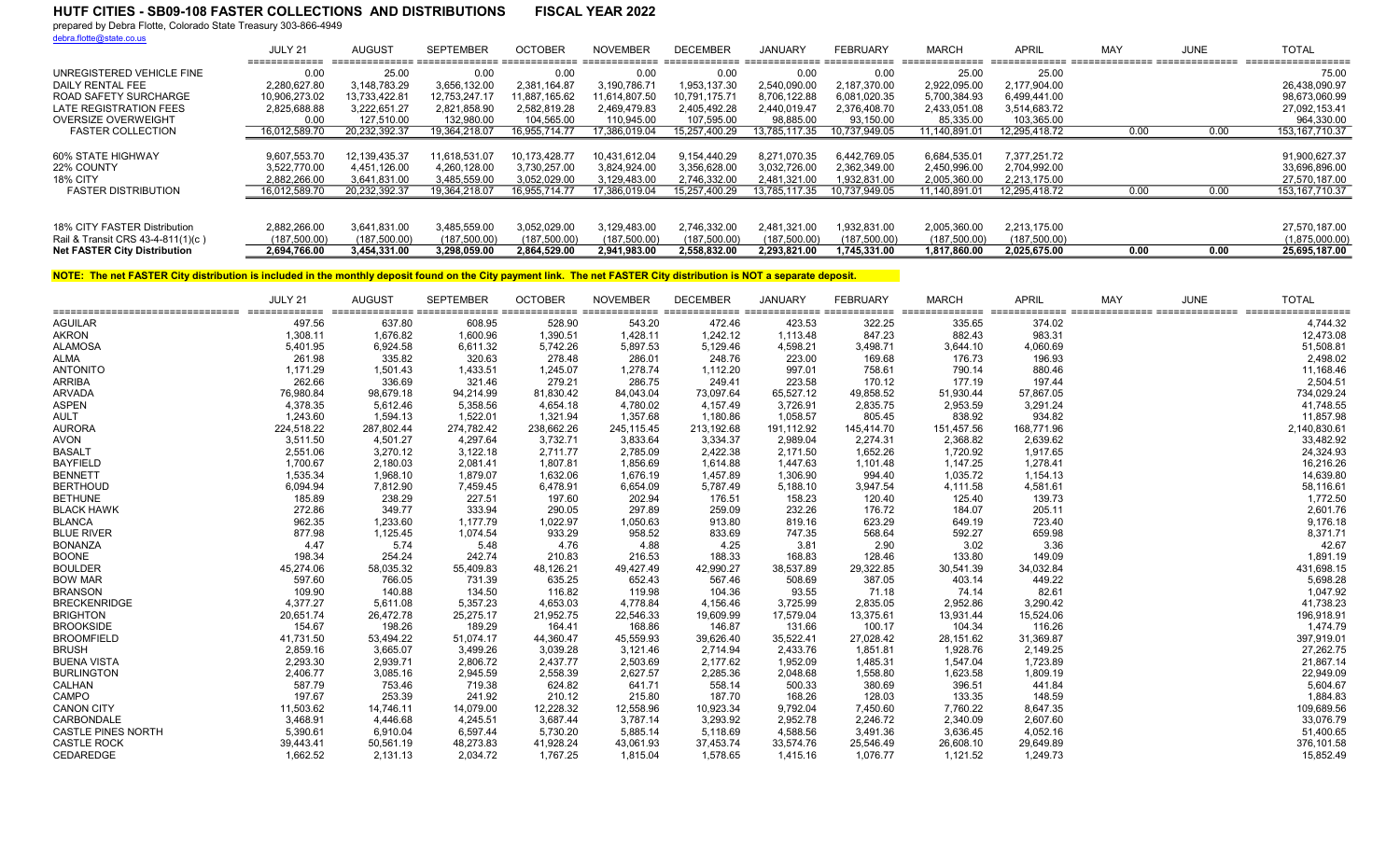prepared by Debra Flotte, Colorado State Treasury 303-866-4949

debra.flotte@state.co.us

|                                     | JULY 21       | AUGUST        | <b>SEPTEMBER</b> | <b>OCTOBER</b> | <b>NOVEMBER</b> | <b>DECEMBER</b> | <b>JANUARY</b> | FEBRUARY      | <b>MARCH</b>  | <b>APRIL</b>  | MAY  | <b>JUNE</b> | <b>TOTAL</b>      |
|-------------------------------------|---------------|---------------|------------------|----------------|-----------------|-----------------|----------------|---------------|---------------|---------------|------|-------------|-------------------|
| UNREGISTERED VEHICLE FINE           | 0.00          | 25.00         | 0.00             | 0.00           | 0.00            | 0.00            | 0.00           | 0.00          | 25.00         | 25.00         |      |             | 75.00             |
| DAILY RENTAL FEE                    | 2.280.627.80  | 3,148,783.29  | 3,656,132.00     | 2.381.164.87   | 3.190.786.71    | 1.953.137.30    | 2.540.090.00   | 2.187.370.00  | 2,922,095.00  | 2.177.904.00  |      |             | 26.438.090.97     |
| ROAD SAFETY SURCHARGE               | 10.906.273.02 | 13.733.422.81 | 12.753.247.17    | 11.887.165.62  | 1.614.807.50    | 10.791.175.71   | 8.706.122.88   | 6,081,020.35  | 5,700,384.93  | 6,499,441.00  |      |             | 98,673,060.99     |
| LATE REGISTRATION FEES              | 2,825,688.88  | 3.222.651.27  | 2,821,858.90     | 2.582.819.28   | 2.469.479.83    | 2.405.492.28    | 2.440.019.47   | 2.376.408.70  | 2,433,051.08  | 3,514,683.72  |      |             | 27.092.153.41     |
| OVERSIZE OVERWEIGHT                 | 0.00          | 127.510.00    | 132.980.00       | 104.565.00     | 110.945.00      | 107.595.00      | 98.885.00      | 93.150.00     | 85.335.00     | 103.365.00    |      |             | 964.330.00        |
| <b>FASTER COLLECTION</b>            | 16,012,589.70 | 20,232,392.37 | 19.364.218.07    | 16,955,714.77  | 7,386,019.04    | 15,257,400.29   | 13,785,117.35  | 10.737,949.05 | 11,140,891.01 | 12,295,418.72 | 0.00 | 0.00        | 153, 167, 710. 37 |
|                                     |               |               |                  |                |                 |                 |                |               |               |               |      |             |                   |
| 60% STATE HIGHWAY                   | 9.607.553.70  | 12,139,435.37 | 11,618,531.07    | 10.173.428.77  | 10,431,612.04   | 9.154.440.29    | 8.271.070.35   | 6,442,769.05  | 6,684,535.01  | 7.377.251.72  |      |             | 91.900.627.37     |
| 22% COUNTY                          | 3.522.770.00  | 4,451,126.00  | 4.260.128.00     | 3.730.257.00   | 3.824.924.00    | 3.356.628.00    | 3.032.726.00   | 2.362.349.00  | 2.450.996.00  | 2.704.992.00  |      |             | 33.696.896.00     |
| 18% CITY                            | 2.882.266.00  | 3.641.831.00  | 3,485,559.00     | 3.052.029.00   | 3.129.483.00    | 2.746.332.00    | 2.481.321.00   | 1.932.831.00  | 2,005,360.00  | 2.213.175.00  |      |             | 27.570.187.00     |
| <b>FASTER DISTRIBUTION</b>          | 16.012.589.70 | 20.232.392.37 | 19.364.218.07    | 16.955.714.77  | 7.386.019.04    | 15.257.400.29   | 13.785.117.35  | 10.737,949.05 | 11.140.891.01 | 12.295.418.72 | 0.00 | 0.00        | 153, 167, 710.37  |
|                                     |               |               |                  |                |                 |                 |                |               |               |               |      |             |                   |
| 18% CITY FASTER Distribution        | 2.882.266.00  | 3,641,831.00  | 3,485,559.00     | 3,052,029.00   | 3,129,483.00    | 2,746,332.00    | 2.481.321.00   | 1,932,831.00  | 2,005,360.00  | 2.213.175.00  |      |             | 27,570,187.00     |
| Rail & Transit CRS 43-4-811(1)(c)   | (187.500.00)  | (187.500.00)  | (187.500.00)     | (187,500.00)   | (187.500.00)    | (187.500.00)    | (187.500.00)   | (187.500.00)  | (187,500.00)  | (187,500.00)  |      |             | (1,875,000.00)    |
| <b>Net FASTER City Distribution</b> | 2.694.766.00  | 3.454.331.00  | 3.298.059.00     | 2.864.529.00   | 2.941.983.00    | 2.558.832.00    | 2.293.821.00   | 1.745.331.00  | 1.817.860.00  | 2.025.675.00  | 0.00 | 0.00        | 25.695.187.00     |

|                             | JULY 21    | <b>AUGUST</b> | <b>SEPTEMBER</b> | <b>OCTOBER</b> | <b>NOVEMBER</b> | <b>DECEMBER</b> | <b>JANUARY</b> | <b>FEBRUARY</b> | <b>MARCH</b> | <b>APRIL</b> | MAY | JUNE | <b>TOTAL</b> |
|-----------------------------|------------|---------------|------------------|----------------|-----------------|-----------------|----------------|-----------------|--------------|--------------|-----|------|--------------|
| <b>CENTENNIAL</b>           | 78.251.24  | 100,307.67    | 95,769.81        | 83,180.86      | 85.429.99       | 74.303.96       | 66.608.51      | 50,681.33       | 52.787.44    | 58,822.02    |     |      | 746,142.83   |
| <b>CENTER</b>               | 1.249.24   | 1.601.36      | 1,528.92         | 1,327.94       | 1.363.85        | 1.186.22        | 1.063.37       | 809.10          | 842.72       | 939.06       |     |      | 11,911.78    |
| <b>CENTRAL CITY</b>         | 945.07     | 1,211.45      | 1,156.65         | 1,004.60       | 1,031.77        | 897.40          | 804.45         | 612.10          | 637.53       | 710.41       |     |      | 9,011.43     |
| <b>CHERAW</b>               | 171.92     | 220.38        | 210.41           | 182.75         | 187.69          | 163.25          | 146.34         | 111.35          | 115.98       | 129.23       |     |      | 1,639.30     |
| <b>CHERRY HILLS VILLAGE</b> | 4.171.84   | 5.347.75      | 5,105.82         | 4.434.66       | 4,554.57        | 3.961.40        | 3,551.13       | 2,702.00        | 2,814.28     | 3,136.01     |     |      | 39,779.46    |
| <b>CHEYENNE WELLS</b>       | 801.31     | 1,027.17      | 980.70           | 851.79         | 874.82          | 760.88          | 682.08         | 518.99          | 540.55       | 602.35       |     |      | 7,640.64     |
| <b>COAL CREEK</b>           | 322.77     | 413.75        | 395.03           | 343.11         | 352.38          | 306.49          | 274.75         | 209.05          | 217.74       | 242.63       |     |      | 3,077.70     |
| COKEDALE                    | 99.47      | 127.51        | 121.74           | 105.74         | 108.60          | 94.45           | 84.67          | 64.42           | 67.10        | 74.77        |     |      | 948.47       |
| COLLBRAN                    | 231.93     | 297.30        | 283.85           | 246.54         | 253.21          | 220.23          | 197.42         | 150.22          | 156.46       | 174.34       |     |      | 2,211.50     |
| <b>COLORADO SPRINGS</b>     | 371,005.06 | 475,579.06    | 454,064.13       | 394,377.38     | 405.040.95      | 352,290.18      | 315,804.49     | 240,290.48      | 250,276.00   | 278,887.17   |     |      | 3,537,614.90 |
| <b>COLUMBINE VALLEY</b>     | 797.64     | 1,022.47      | 976.21           | 847.89         | 870.81          | 757.40          | 678.96         | 516.61          | 538.08       | 599.59       |     |      | 7,605.66     |
| <b>COMMERCE CITY</b>        | 33.779.53  | 43.300.86     | 41.341.95        | 35,907.55      | 36.878.45       | 32.075.57       | 28.753.59      | 21.878.14       | 22.787.31    | 25,392.32    |     |      | 322,095.27   |
| <b>CORTEZ</b>               | 5,340.23   | 6,845.46      | 6,535.78         | 5,676.65       | 5,830.14        | 5,070.85        | 4,545.67       | 3,458.73        | 3,602.46     | 4,014.29     |     |      | 50,920.26    |
| <b>CRAIG</b>                | 5,827.73   | 7,470.38      | 7,132.42         | 6,194.86       | 6,362.37        | 5,533.76        | 4,960.64       | 3,774.47        | 3,931.32     | 4,380.75     |     |      | 55,568.70    |
| <b>CRAWFORD</b>             | 332.82     | 426.64        | 407.34           | 353.79         | 363.36          | 316.04          | 283.31         | 215.56          | 224.52       | 250.19       |     |      | 3,173.57     |
| CREEDE                      | 358.06     | 458.99        | 438.22           | 380.62         | 390.91          | 340.00          | 304.79         | 231.91          | 241.54       | 269.16       |     |      | 3,414.20     |
| <b>CRESTED BUTTE</b>        | 1,096.70   | 1,405.82      | 1,342.22         | 1,165.79       | 1,197.31        | 1,041.38        | 933.53         | 710.30          | 739.82       | 824.40       |     |      | 10,457.27    |
| <b>CRESTONE</b>             | 414.26     | 531.03        | 507.00           | 440.36         | 452.27          | 393.36          | 352.62         | 268.31          | 279.46       | 311.40       |     |      | 3,950.07     |
| <b>CRIPPLE CREEK</b>        | 1,282.11   | 1,643.49      | 1,569.14         | 1,362.88       | 1,399.73        | 1,217.43        | 1,091.35       | 830.39          | 864.89       | 963.77       |     |      | 12,225.18    |
| <b>CROOK</b>                | 166.42     | 213.33        | 203.68           | 176.91         | 181.69          | 158.03          | 141.66         | 107.79          | 112.27       | 125.10       |     |      | 1,586.88     |
| <b>CROWLEY</b>              | 173.62     | 222.55        | 212.48           | 184.55         | 189.54          | 164.86          | 147.78         | 112.45          | 117.12       | 130.51       |     |      | 1,655.46     |
| <b>DACONO</b>               | 3,945.98   | 5,058.22      | 4,829.39         | 4,194.56       | 4.307.98        | 3,746.93        | 3,358.87       | 2,555.71        | 2,661.91     | 2,966.22     |     |      | 37,625.77    |
| DE BEQUE                    | 403.68     | 517.46        | 494.05           | 429.11         | 440.71          | 383.32          | 343.62         | 261.45          | 272.32       | 303.45       |     |      | 3,849.17     |
| <b>DEER TRAIL</b>           | 826.91     | 1,059.98      | 1,012.03         | 879.00         | 902.77          | 785.19          | 703.87         | 535.57          | 557.82       | 621.59       |     |      | 7,884.73     |
| <b>DEL NORTE</b>            | 1.143.32   | 1,465.58      | 1,399.28         | 1,215.34       | 1.248.20        | 1.085.64        | 973.21         | 740.50          | 771.27       | 859.44       |     |      | 10,901.78    |
| <b>DELTA</b>                | 6,367.07   | 8,161.73      | 7,792.50         | 6,768.18       | 6,951.18        | 6,045.89        | 5,419.73       | 4,123.79        | 4,295.15     | 4,786.17     |     |      | 60,711.39    |
| <b>DENVER</b>               | 520.496.70 | 667.207.42    | 637.023.33       | 553,286.59     | 568.246.90      | 494.240.91      | 443.053.78     | 337,112.39      | 351,121.44   | 391,261.11   |     |      | 4,963,050.57 |
| <b>DILLON</b>               | 838.46     | 1.074.79      | 1,026.17         | 891.28         | 915.37          | 796.16          | 713.70         | 543.05          | 565.61       | 630.27       |     |      | 7,994.86     |
| <b>DINOSAUR</b>             | 312.95     | 401.17        | 383.02           | 332.67         | 341.66          | 297.17          | 266.39         | 202.69          | 211.12       | 235.25       |     |      | 2,984.09     |
| <b>DOLORES</b>              | 590.11     | 756.44        | 722.22           | 627.29         | 644.25          | 560.34          | 502.31         | 382.20          | 398.08       | 443.59       |     |      | 5,626.83     |
| <b>DOVE CREEK</b>           | 557.17     | 714.22        | 681.91           | 592.27         | 608.28          | 529.06          | 474.27         | 360.86          | 375.86       | 418.83       |     |      | 5,312.73     |
| <b>DURANGO</b>              | 10,658.12  | 13,662.29     | 13,044.22        | 11,329.55      | 11,635.89       | 10,120.49       | 9,072.34       | 6,902.99        | 7,189.85     | 8,011.79     |     |      | 101,627.53   |
| <b>EADS</b>                 | 577.35     | 740.08        | 706.60           | 613.72         | 630.31          | 548.22          | 491.45         | 373.93          | 389.47       | 434.00       |     |      | 5,505.13     |
| <b>EAGLE</b>                | 4,766.84   | 6,110.45      | 5,834.02         | 5,067.13       | 5,204.14        | 4,526.38        | 4,057.60       | 3,087.36        | 3,215.66     | 3,583.27     |     |      | 45,452.85    |
| <b>EATON</b>                | 3,430.23   | 4,397.10      | 4,198.18         | 3,646.33       | 3,744.92        | 3,257.20        | 2,919.86       | 2,221.67        | 2,314.00     | 2,578.53     |     |      | 32,708.02    |
| <b>ECKLEY</b>               | 316.81     | 406.11        | 387.74           | 336.77         | 345.87          | 300.83          | 269.67         | 205.19          | 213.72       | 238.15       |     |      | 3,020.86     |
| <b>EDGEWATER</b>            | 1,957.92   | 2.509.79      | 2,396.25         | 2,081.26       | 2.137.54        | 1.859.15        | 1.666.61       | 1,268.09        | 1,320.79     | 1,471.78     |     |      | 18,669.18    |
| <b>ELIZABETH</b>            | 1.323.71   | 1.696.82      | 1.620.05         | 1.407.10       | 1.445.14        | 1.256.93        | 1.126.76       | 857.33          | 892.96       | 995.04       |     |      | 12,621.84    |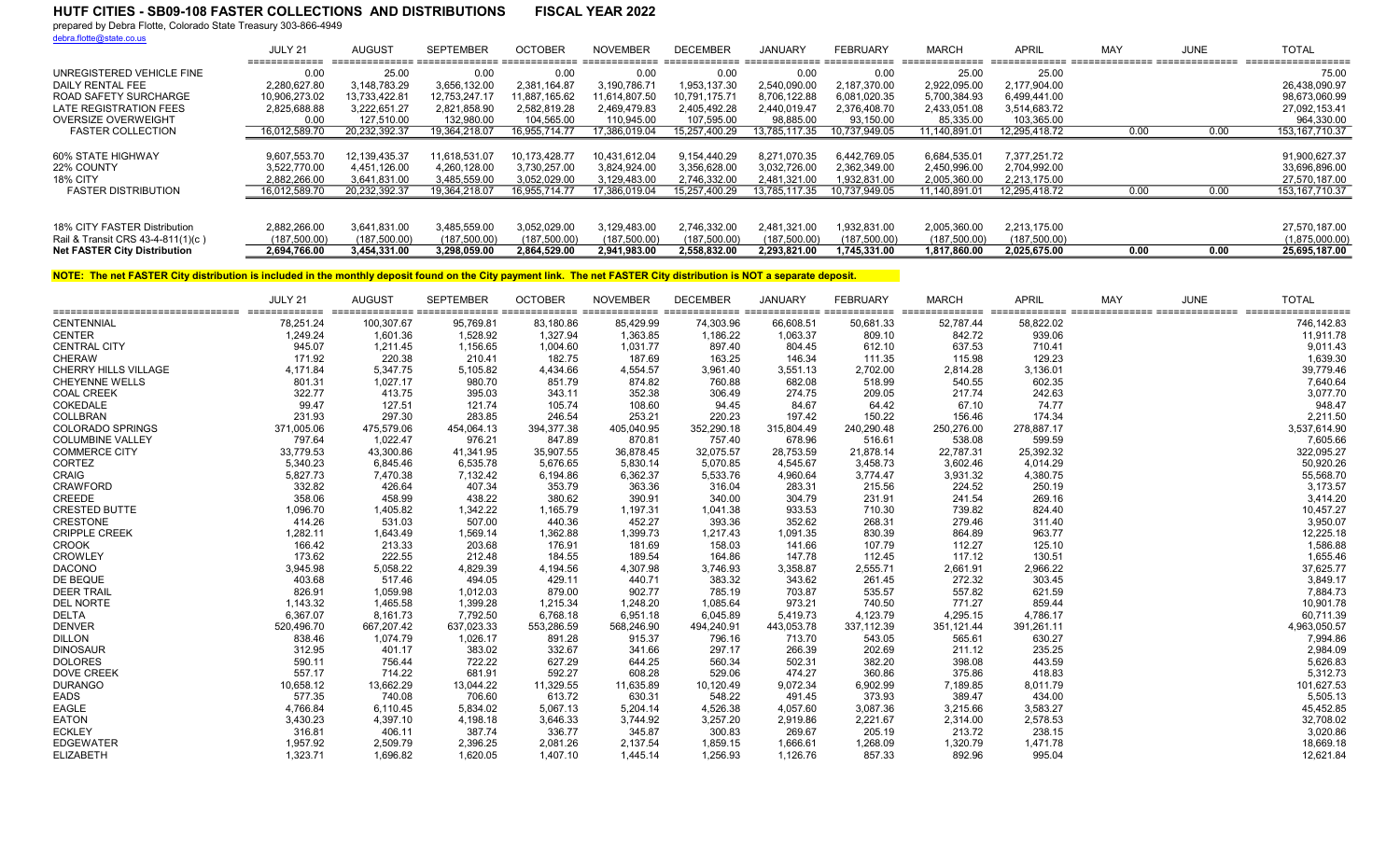prepared by Debra Flotte, Colorado State Treasury 303-866-4949

debra.flotte@state.co.us

|                                     | JULY 21<br>_____________ | AUGUST        | <b>SEPTEMBER</b> | <b>OCTOBER</b> | NOVEMBER      | <b>DECEMBER</b> | JANUARY       | <b>FEBRUARY</b> | <b>MARCH</b><br>_______________ | APRII         | MA <sup>\</sup> | JUNE | <b>TOTAL</b><br>------------------ |
|-------------------------------------|--------------------------|---------------|------------------|----------------|---------------|-----------------|---------------|-----------------|---------------------------------|---------------|-----------------|------|------------------------------------|
| UNREGISTERED VEHICLE FINE           | 0.00                     | 25.00         | 0.00             | 0.00           | 0.00          | u.uu            | 0.00          | 0.00            | 25.00                           | 25.00         |                 |      | 75.00                              |
| DAILY RENTAL FEE                    | 2.280.627.80             | 3,148,783.29  | 3,656,132.00     | 2.381.164.87   | 3,190,786.71  | 1.953.137.30    | 2.540.090.00  | 2.187.370.00    | 2,922,095.00                    | 2.177.904.00  |                 |      | 26,438,090.97                      |
| ROAD SAFETY SURCHARGE               | 10.906.273.02            | 13.733.422.81 | 12.753.247.17    | 11.887.165.62  | 11.614.807.50 | 10.791.175.71   | 8,706,122.88  | 6,081,020.35    | 5,700,384.93                    | 6.499.441.00  |                 |      | 98.673.060.99                      |
| LATE REGISTRATION FEES              | 2.825.688.88             | 3.222.651.27  | 2,821,858.90     | 2.582.819.28   | 2.469.479.83  | 2.405.492.28    | 2.440.019.47  | 2.376.408.70    | 2,433,051.08                    | 3,514,683.72  |                 |      | 27,092,153.41                      |
| OVERSIZE OVERWEIGHT                 | 0.00                     | 127.510.00    | 132.980.00       | 104.565.00     | 110.945.00    | 107.595.00      | 98,885.00     | 93.150.00       | 85,335.00                       | 103,365.00    |                 |      | 964.330.00                         |
| <b>FASTER COLLECTION</b>            | 16.012.589.70            | 20.232.392.37 | 19.364.218.07    | 6.955.714.77   | 7,386,019.04  | 15.257.400.29   | 13.785.117.35 | 10.737.949.05   | 11.140.891.01                   | 12.295.418.72 | 0.00            | 0.00 | 153, 167, 710.37                   |
|                                     |                          |               |                  |                |               |                 |               |                 |                                 |               |                 |      |                                    |
| 60% STATE HIGHWAY                   | 9,607,553.70             | 12.139.435.37 | 11.618.531.07    | 10.173.428.77  | 10,431,612.04 | 9.154.440.29    | 8.271.070.35  | 6,442,769.05    | 6.684.535.01                    | 7.377.251.72  |                 |      | 91,900,627.37                      |
| 22% COUNTY                          | 3.522.770.00             | 4.451.126.00  | 4.260.128.00     | 3.730.257.00   | 3,824,924.00  | 3,356,628.00    | 3.032.726.00  | 2,362,349.00    | 2,450,996.00                    | 2.704.992.00  |                 |      | 33,696,896.00                      |
| 18% CITY                            | 2,882,266.00             | 3,641,831.00  | 3,485,559.00     | 3,052,029.00   | 3,129,483.00  | 2,746,332.00    | 2,481,321.00  | 1,932,831.00    | 2,005,360.00                    | 2,213,175.00  |                 |      | 27,570,187.00                      |
| <b>FASTER DISTRIBUTION</b>          | 16.012.589.70            | 20.232.392.37 | 19.364.218.07    | 16.955.714.77  | 17.386.019.04 | 15.257.400.29   | 13.785.117.35 | 10.737.949.05   | 11.140.891.01                   | 12.295.418.72 | 0.00            | 0.00 | 153, 167, 710.37                   |
|                                     |                          |               |                  |                |               |                 |               |                 |                                 |               |                 |      |                                    |
| 18% CITY FASTER Distribution        | 2.882.266.00             | 3.641.831.00  | 3.485.559.00     | 3.052.029.00   | 3,129,483.00  | 2.746.332.00    | 2.481.321.00  | 1,932,831.00    | 2,005,360.00                    | 2.213.175.00  |                 |      | 27,570,187.00                      |
| Rail & Transit CRS 43-4-811(1)(c)   | (187.500.00)             | (187.500.00)  | (187.500.00)     | (187.500.00)   | (187.500.00)  | (187.500.00)    | (187.500.00)  | (187,500.00)    | (187.500.00)                    | (187,500.00)  |                 |      | (1,875,000.00)                     |
| <b>Net FASTER City Distribution</b> | 2.694.766.00             | 3.454.331.00  | 3.298.059.00     | 2.864.529.00   | 2.941.983.00  | 2.558.832.00    | 2.293.821.00  | 1.745.331.00    | 1.817.860.00                    | 2.025.675.00  | 0.00            | 0.00 | 25.695.187.00                      |

|                             | JULY 21   | <b>AUGUST</b> | <b>SEPTEMBER</b> | <b>OCTOBER</b> | <b>NOVEMBER</b> | <b>DECEMBER</b> | <b>JANUARY</b> | <b>FEBRUARY</b> | <b>MARCH</b> | <b>APRIL</b> | MAY | <b>JUNE</b> | <b>TOTAL</b> |
|-----------------------------|-----------|---------------|------------------|----------------|-----------------|-----------------|----------------|-----------------|--------------|--------------|-----|-------------|--------------|
| <b>EMPIRE</b>               | 252.04    | 323.08        | 308.47           | 267.92         | 275.16          | 239.33          | 214.54         | 163.24          | 170.02       | 189.46       |     |             | 2,403.26     |
| <b>ENGLEWOOD</b>            | 18,111.74 | 23,216.84     | 22,166.52        | 19,252.73      | 19,773.31       | 17,198.12       | 15,416.96      | 11,730.51       | 12,217.99    | 13,614.73    |     |             | 172,699.45   |
| <b>ERIE</b>                 | 16,715.89 | 21,427.55     | 20,458.18        | 17,768.95      | 18,249.40       | 15,872.68       | 14,228.79      | 10,826.46       | 11,276.36    | 12,565.46    |     |             | 159,389.72   |
| <b>ESTES PARK</b>           | 5.181.85  | 6.642.44      | 6,341.94         | 5,508.29       | 5.657.23        | 4,920.45        | 4,410.86       | 3,356.15        | 3,495.62     | 3,895.23     |     |             | 49,410.06    |
| <b>EVANS</b>                | 10,920.28 | 13,998.34     | 13,365.07        | 11,608.23      | 11,922.10       | 10,369.42       | 9,295.49       | 7,072.79        | 7,366.70     | 8,208.85     |     |             | 104, 127.27  |
| <b>FAIRPLAY</b>             | 666.56    | 854.45        | 815.79           | 708.55         | 727.71          | 632.94          | 567.39         | 431.72          | 449.66       | 501.06       |     |             | 6,355.83     |
| <b>FEDERAL HEIGHTS</b>      | 4,658.58  | 5,971.67      | 5,701.52         | 4,952.05       | 5,085.95        | 4,423.58        | 3,965.44       | 3,017.24        | 3,142.62     | 3,501.88     |     |             | 44,420.53    |
| <b>FIRESTONE</b>            | 9,666.08  | 12,390.63     | 11,830.09        | 10,275.02      | 10,552.85       | 9,178.49        | 8,227.90       | 6,260.48        | 6,520.64     | 7,266.07     |     |             | 92,168.25    |
| <b>FLAGLER</b>              | 692.60    | 887.82        | 847.66           | 736.23         | 756.14          | 657.66          | 589.55         | 448.58          | 467.22       | 520.63       |     |             | 6,604.09     |
| <b>FLEMING</b>              | 358.74    | 459.86        | 439.06           | 381.34         | 391.65          | 340.65          | 305.37         | 232.35          | 242.00       | 269.67       |     |             | 3,420.69     |
| <b>FLORENCE</b>             | 2,405.73  | 3,083.83      | 2,944.32         | 2,557.29       | 2.626.43        | 2,284.38        | 2,047.79       | 1,558.13        | 1,622.88     | 1,808.41     |     |             | 22,939.19    |
| <b>FORT COLLINS</b>         | 89,552.89 | 114,794.88    | 109,601.62       | 95,194.48      | 97.768.45       | 85,035.51       | 76,228.62      | 58,001.12       | 60.411.41    | 67,317.55    |     |             | 853,906.53   |
| <b>FORT LUPTON</b>          | 5,609.76  | 7,190.97      | 6,865.65         | 5,963.16       | 6,124.40        | 5,326.78        | 4,775.10       | 3,633.30        | 3,784.28     | 4,216.90     |     |             | 53,490.30    |
| <b>FORT MORGAN</b>          | 6,710.78  | 8.602.32      | 8,213.16         | 7,133.54       | 7.326.42        | 6,372.26        | 5,712.30       | 4.346.40        | 4.527.02     | 5,044.54     |     |             | 63,988.74    |
| <b>FOUNTAIN</b>             | 14,523.35 | 18,617.00     | 17,774.78        | 15,438.28      | 15,855.72       | 13,790.74       | 12,362.47      | 9,406.40        | 9,797.30     | 10,917.31    |     |             | 138,483.35   |
| <b>FOWLER</b>               | 730.16    | 935.96        | 893.62           | 776.16         | 797.14          | 693.33          | 621.52         | 472.90          | 492.56       | 548.86       |     |             | 6,962.21     |
| <b>FOXFIELD</b>             | 700.32    | 897.72        | 857.11           | 744.44         | 764.57          | 665.00          | 596.13         | 453.58          | 472.43       | 526.44       |     |             | 6,677.74     |
| <b>FRASER</b>               | 1,007.81  | 1,291.88      | 1,233.44         | 1,071.30       | 1,100.27        | 956.98          | 857.86         | 652.73          | 679.86       | 757.58       |     |             | 9,609.71     |
| <b>FREDERICK</b>            | 10,198.64 | 13,073.30     | 12,481.87        | 10,841.13      | 11,134.26       | 9,684.18        | 8,681.22       | 6,605.40        | 6,879.89     | 7,666.39     |     |             | 97,246.28    |
| <b>FRISCO</b>               | 2,100.60  | 2,692.69      | 2,570.87         | 2,232.93       | 2,293.31        | 1.994.64        | 1,788.06       | 1,360.50        | 1.417.04     | 1,579.03     |     |             | 20,029.67    |
| <b>FRUITA</b>               | 8,333.59  | 10,682.55     | 10,199.28        | 8,858.58       | 9,098.11        | 7,913.21        | 7,093.66       | 5,397.45        | 5,621.75     | 6,264.42     |     |             | 79,462.60    |
| <b>GARDEN CITY</b>          | 171.35    | 219.65        | 209.72           | 182.15         | 187.07          | 162.71          | 145.86         | 110.98          | 115.59       | 128.81       |     |             | 1,633.89     |
| <b>GENOA</b>                | 200.81    | 257.42        | 245.77           | 213.47         | 219.24          | 190.68          | 170.94         | 130.06          | 135.47       | 150.95       |     |             | 1,914.81     |
| <b>GEORGETOWN</b>           | 955.26    | 1,224.52      | 1,169.12         | 1,015.44       | 1,042.90        | 907.08          | 813.13         | 618.70          | 644.41       | 718.08       |     |             | 9,108.64     |
| <b>GILCREST</b>             | 854.73    | 1,095.65      | 1,046.09         | 908.58         | 933.15          | 811.62          | 727.56         | 553.59          | 576.59       | 642.51       |     |             | 8,150.07     |
| <b>GLENDALE</b>             | 1,395.78  | 1.789.20      | 1,708.26         | 1,483.71       | 1,523.82        | 1,325.37        | 1,188.10       | 904.01          | 941.57       | 1,049.21     |     |             | 13,309.03    |
| <b>GLENWOOD SPRINGS</b>     | 5,503.00  | 7,054.11      | 6,734.99         | 5,849.67       | 6,007.84        | 5,225.41        | 4,684.23       | 3,564.15        | 3,712.26     | 4,136.64     |     |             | 52,472.30    |
| <b>GOLDEN</b>               | 10,158.95 | 13,022.42     | 12,433.30        | 10,798.94      | 11.090.93       | 9,646.50        | 8,647.44       | 6,579.69        | 6,853.12     | 7,636.56     |     |             | 96,867.85    |
| <b>GRANADA</b>              | 414.75    | 531.65        | 507.60           | 440.87         | 452.80          | 393.83          | 353.04         | 268.62          | 279.78       | 311.77       |     |             | 3,954.71     |
| <b>GRANBY</b>               | 1,272.33  | 1,630.95      | 1,557.17         | 1,352.48       | 1,389.05        | 1,208.15        | 1,083.02       | 824.05          | 858.30       | 956.42       |     |             | 12,131.92    |
| <b>GRAND JUNCTION</b>       | 45.430.41 | 58,235.73     | 55,601.18        | 48,292.40      | 49.598.18       | 43,138.73       | 38,670.97      | 29,424.11       | 30,646.86    | 34,150.36    |     |             | 433,188.93   |
| <b>GRAND LAKE</b>           | 594.35    | 761.87        | 727.41           | 631.79         | 648.87          | 564.37          | 505.92         | 384.94          | 400.94       | 446.77       |     |             | 5,667.23     |
| <b>GREELEY</b>              | 55,696.13 | 71,395.02     | 68,165.15        | 59,204.83      | 60,805.67       | 52,886.61       | 47,409.29      | 36,072.96       | 37,572.01    | 41,867.18    |     |             | 531,074.85   |
| <b>GREEN MOUNTAIN FALLS</b> | 525.86    | 674.08        | 643.58           | 558.98         | 574.10          | 499.33          | 447.62         | 340.58          | 354.74       | 395.29       |     |             | 5,014.16     |
| <b>GREENWOOD VILLAGE</b>    | 9,719.55  | 12,459.17     | 11,895.53        | 10,331.86      | 10,611.22       | 9,229.26        | 8,273.41       | 6,295.11        | 6,556.71     | 7,306.26     |     |             | 92,678.08    |
| <b>GROVER</b>               | 187.84    | 240.78        | 229.89           | 199.67         | 205.07          | 178.36          | 159.89         | 121.66          | 126.71       | 141.20       |     |             | 1,791.07     |
| <b>GUNNISON</b>             | 3,540.37  | 4,538.29      | 4,332.98         | 3,763.41       | 3,865.16        | 3,361.78        | 3,013.61       | 2,293.01        | 2,388.30     | 2,661.32     |     |             | 33,758.23    |
| <b>GYPSUM</b>               | 5,761.82  | 7,385.89      | 7,051.75         | 6,124.80       | 6,290.41        | 5.471.17        | 4,904.54       | 3,731.78        | 3,886.86     | 4,331.20     |     |             | 54,940.22    |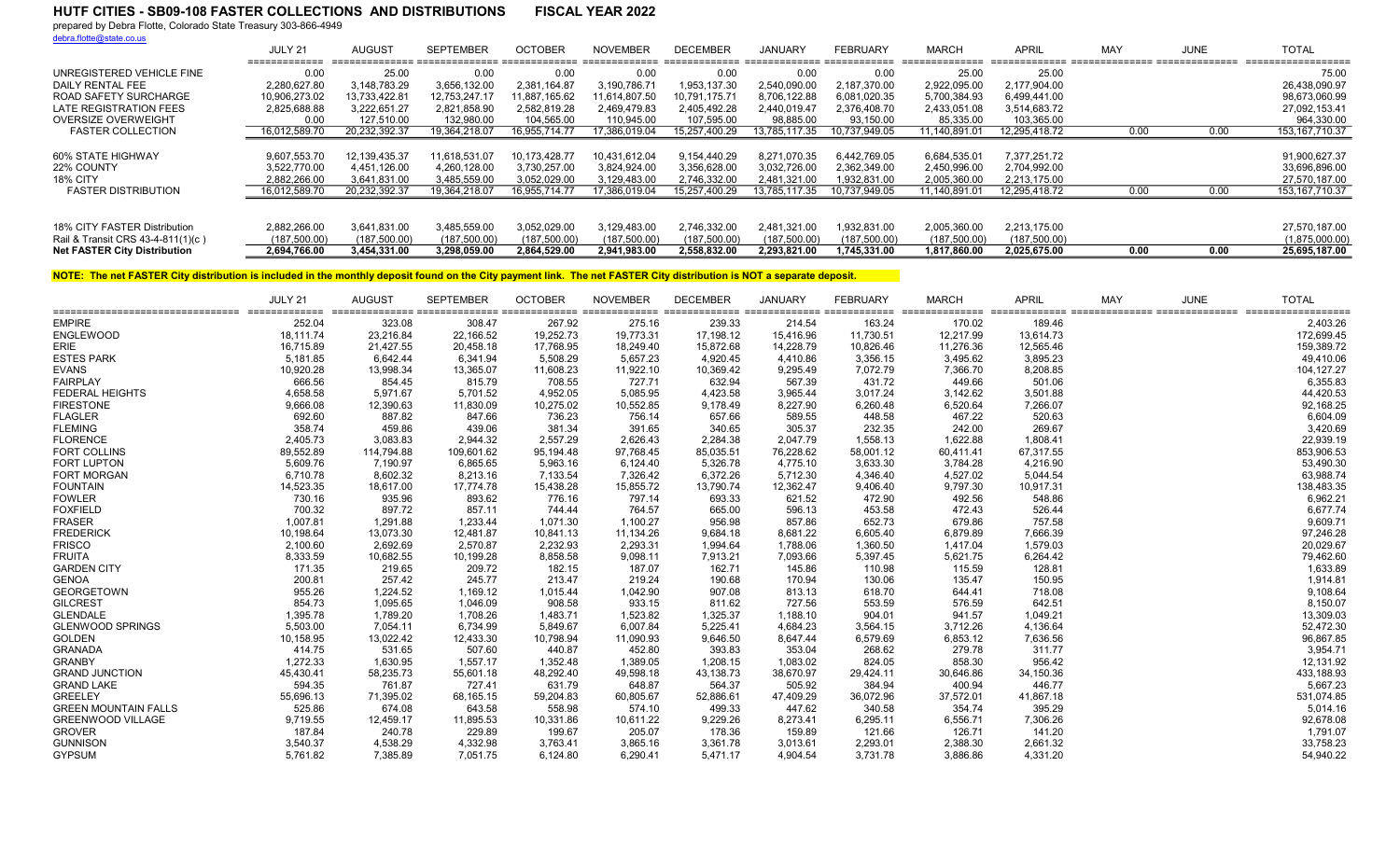prepared by Debra Flotte, Colorado State Treasury 303-866-4949

debra.flotte@state.co.us

|                                     | JULY 21       | AUGUST        | <b>SEPTEMBER</b> | <b>OCTOBER</b> | <b>NOVEMBER</b> | <b>DECEMBER</b> | <b>JANUARY</b> | FEBRUARY      | <b>MARCH</b>  | <b>APRIL</b>  | MAY  | <b>JUNE</b> | <b>TOTAL</b>      |
|-------------------------------------|---------------|---------------|------------------|----------------|-----------------|-----------------|----------------|---------------|---------------|---------------|------|-------------|-------------------|
| UNREGISTERED VEHICLE FINE           | 0.00          | 25.00         | 0.00             | 0.00           | 0.00            | 0.00            | 0.00           | 0.00          | 25.00         | 25.00         |      |             | 75.00             |
| DAILY RENTAL FEE                    | 2.280.627.80  | 3.148.783.29  | 3.656.132.00     | 2.381.164.87   | 3.190.786.71    | 1,953,137.30    | 2.540.090.00   | 2.187.370.00  | 2.922.095.00  | 2.177.904.00  |      |             | 26.438.090.97     |
| ROAD SAFETY SURCHARGE               | 10.906.273.02 | 13.733.422.81 | 12.753.247.17    | 11.887.165.62  | 11.614.807.50   | 10.791.175.71   | 8.706.122.88   | 6,081,020.35  | 5,700,384.93  | 6,499,441.00  |      |             | 98,673,060.99     |
| LATE REGISTRATION FEES              | 2.825.688.88  | 3.222.651.27  | 2,821,858.90     | 2.582.819.28   | 2.469.479.83    | 2.405.492.28    | 2.440.019.47   | 2.376.408.70  | 2,433,051.08  | 3,514,683.72  |      |             | 27,092,153.41     |
| OVERSIZE OVERWEIGHT                 | 0.00          | 127.510.00    | 132.980.00       | 104.565.00     | 110.945.00      | 107.595.00      | 98.885.00      | 93.150.00     | 85.335.00     | 103.365.00    |      |             | 964.330.00        |
| <b>FASTER COLLECTION</b>            | 16,012,589.70 | 20,232,392.37 | 19,364,218.07    | 16,955,714.77  | 17,386,019.04   | 15,257,400.29   | 13,785,117.35  | 10,737,949.05 | 11,140,891.01 | 12,295,418.72 | 0.00 | 0.00        | 153, 167, 710. 37 |
|                                     |               |               |                  |                |                 |                 |                |               |               |               |      |             |                   |
| 60% STATE HIGHWAY                   | 9,607,553.70  | 12,139,435.37 | 11.618.531.07    | 10.173.428.77  | 10,431,612.04   | 9.154.440.29    | 8.271.070.35   | 6,442,769.05  | 6,684,535.01  | 7.377.251.72  |      |             | 91,900,627.37     |
| 22% COUNTY                          | 3.522.770.00  | 4,451,126.00  | 4,260,128.00     | 3.730.257.00   | 3.824.924.00    | 3.356.628.00    | 3.032.726.00   | 2.362.349.00  | 2,450,996.00  | 2.704.992.00  |      |             | 33,696,896.00     |
| 18% CITY                            | 2.882.266.00  | 3,641,831.00  | 3,485,559.00     | 3.052.029.00   | 3,129,483.00    | 2,746,332.00    | 2,481,321.00   | 1,932,831.00  | 2,005,360.00  | 2,213,175.00  |      |             | 27,570,187.00     |
| <b>FASTER DISTRIBUTION</b>          | 16.012.589.70 | 20.232.392.37 | 19.364.218.07    | 16.955.714.77  | 17.386.019.04   | 15.257.400.29   | 13.785.117.35  | 10.737.949.05 | 11.140.891.01 | 12.295.418.72 | 0.00 | 0.00        | 153, 167, 710.37  |
|                                     |               |               |                  |                |                 |                 |                |               |               |               |      |             |                   |
| 18% CITY FASTER Distribution        | 2.882.266.00  | 3.641.831.00  | 3,485,559.00     | 3.052.029.00   | 3.129.483.00    | 2,746,332.00    | 2.481.321.00   | 1,932,831.00  | 2,005,360.00  | 2.213.175.00  |      |             | 27,570,187.00     |
| Rail & Transit CRS 43-4-811(1)(c)   | (187.500.00)  | (187,500.00)  | (187,500.00)     | (187.500.00)   | (187.500.00)    | (187,500.00)    | (187.500.00)   | (187, 500.00) | (187.500.00)  | (187,500.00)  |      |             | (1,875,000.00)    |
| <b>Net FASTER City Distribution</b> | 2,694,766.00  | 3,454,331.00  | 3.298.059.00     | 2.864.529.00   | 2.941.983.00    | 2.558.832.00    | 2.293.821.00   | 1.745.331.00  | 1.817.860.00  | 2.025.675.00  | 0.00 | 0.00        | 25,695,187.00     |

|                            | JULY 21   | AUGUS <sub>1</sub> | <b>SEPTEMBER</b> | <b>OCTOBER</b> | <b>NOVEMBER</b> | <b>DECEMBER</b> | <b>JANUARY</b> | <b>FEBRUARY</b> | <b>MARCH</b> | <b>APRIL</b> | <b>MAY</b> | <b>JUNE</b> | <b>TOTAL</b> |
|----------------------------|-----------|--------------------|------------------|----------------|-----------------|-----------------|----------------|-----------------|--------------|--------------|------------|-------------|--------------|
| <b>HARTMAN</b>             | 122.34    | 156.83             | 149.73           | 130.05         | 133.57          | 116.17          | 104.14         | 79.24           | 82.53        | 91.97        |            |             | 1,166.57     |
| <b>HASWELL</b>             | 147.20    | 188.70             | 180.16           | 156.48         | 160.71          | 139.78          | 125.30         | 95.34           | 99.30        | 110.65       |            |             | 1,403.62     |
| <b>HAXTUN</b>              | 801.94    | 1,027.98           | 981.47           | 852.46         | 875.51          | 761.48          | 682.62         | 519.39          | 540.98       | 602.82       |            |             | 7,646.65     |
| <b>HAYDEN</b>              | 1,252.34  | 1,605.34           | 1,532.71         | 1,331.24       | 1,367.23        | 1,189.17        | 1,066.01       | 811.11          | 844.82       | 941.39       |            |             | 11,941.36    |
| <b>HILLROSE</b>            | 156.70    | 200.87             | 191.78           | 166.57         | 171.07          | 148.79          | 133.38         | 101.49          | 105.71       | 117.79       |            |             | 1,494.15     |
| <b>HOLLY</b>               | 621.19    | 796.28             | 760.26           | 660.32         | 678.18          | 589.85          | 528.76         | 402.33          | 419.05       | 466.95       |            |             | 5,923.17     |
| <b>HOLYOKE</b>             | 1,772.66  | 2,272.31           | 2,169.52         | 1,884.33       | 1,935.28        | 1,683.24        | 1,508.91       | 1,148.11        | 1,195.82     | 1,332.52     |            |             | 16,902.70    |
| <b>HOOPER</b>              | 164.36    | 210.68             | 201.15           | 174.71         | 179.43          | 156.06          | 139.90         | 106.45          | 110.87       | 123.55       |            |             | 1,567.16     |
| <b>HOT SULPHUR SPRINGS</b> | 592.94    | 760.07             | 725.69           | 630.29         | 647.34          | 563.03          | 504.72         | 384.03          | 399.99       | 445.72       |            |             | 5,653.82     |
| <b>HOTCHKISS</b>           | 626.32    | 802.86             | 766.54           | 665.77         | 683.78          | 594.72          | 533.13         | 405.65          | 422.51       | 470.81       |            |             | 5,972.09     |
| <b>HUDSON</b>              | 1,844.77  | 2,364.75           | 2,257.77         | 1,960.98       | 2,014.01        | 1,751.71        | 1,570.29       | 1,194.81        | 1,244.46     | 1,386.73     |            |             | 17,590.28    |
| <b>HUGO</b>                | 648.72    | 831.57             | 793.95           | 689.59         | 708.23          | 616.00          | 552.20         | 420.16          | 437.62       | 487.65       |            |             | 6,185.69     |
| <b>IDAHO SPRINGS</b>       | 1,247.93  | 1,599.68           | 1,527.31         | 1,326.55       | 1,362.42        | 1,184.98        | 1,062.26       | 808.25          | 841.84       | 938.08       |            |             | 11,899.30    |
| <b>IGNACIO</b>             | 548.36    | 702.92             | 671.12           | 582.90         | 598.66          | 520.70          | 466.77         | 355.16          | 369.92       | 412.20       |            |             | 5,228.71     |
| <b>ILIFF</b>               | 245.94    | 315.27             | 301.00           | 261.44         | 268.51          | 233.54          | 209.35         | 159.29          | 165.91       | 184.88       |            |             | 2,345.13     |
| <b>JAMESTOWN</b>           | 206.63    | 264.88             | 252.89           | 219.65         | 225.59          | 196.21          | 175.89         | 133.83          | 139.39       | 155.33       |            |             | 1,970.29     |
| <b>JOHNSTOWN</b>           | 10,029.93 | 12,857.03          | 12,275.39        | 10,661.79      | 10,950.07       | 9,523.98        | 8,537.61       | 6,496.13        | 6,766.08     | 7,539.57     |            |             | 95,637.58    |
| <b>JULESBURG</b>           | 1,042.41  | 1,336.23           | 1.275.78         | 1,108.08       | 1,138.04        | 989.83          | 887.31         | 675.14          | 703.20       | 783.59       |            |             | 9,939.61     |
| <b>KEENESBURG</b>          | 1,259.40  | 1,614.39           | 1,541.35         | 1,338.74       | 1,374.94        | 1,195.88        | 1,072.02       | 815.68          | 849.58       | 946.70       |            |             | 12,008.68    |
| <b>KERSEY</b>              | 1,104.76  | 1,416.15           | 1,352.08         | 1,174.35       | 1,206.11        | 1,049.03        | 940.38         | 715.52          | 745.26       | 830.45       |            |             | 10,534.09    |
| KIM                        | 190.26    | 243.88             | 232.85           | 202.24         | 207.71          | 180.66          | 161.95         | 123.22          | 128.34       | 143.02       |            |             | 1,814.13     |
| <b>KIOWA</b>               | 458.28    | 587.46             | 560.88           | 487.15         | 500.33          | 435.17          | 390.10         | 296.82          | 309.15       | 344.50       |            |             | 4,369.84     |
| <b>KIT CARSON</b>          | 291.36    | 373.49             | 356.59           | 309.72         | 318.09          | 276.67          | 248.01         | 188.71          | 196.55       | 219.02       |            |             | 2,778.21     |
| <b>KREMMLING</b>           | 1,175.28  | 1,506.55           | 1,438.39         | 1,249.32       | 1,283.10        | 1,115.99        | 1,000.41       | 761.20          | 792.83       | 883.46       |            |             | 11,206.53    |
| LA JARA                    | 1,058.45  | 1,356.80           | 1,295.42         | 1,125.13       | 1,155.56        | 1,005.06        | 900.97         | 685.53          | 714.02       | 795.65       |            |             | 10,092.59    |
| LA JUNTA                   | 4,452.86  | 5,707.97           | 5,449.75         | 4,733.38       | 4,861.36        | 4,228.24        | 3,790.33       | 2,884.00        | 3,003.85     | 3,347.25     |            |             | 42,458.99    |
| LA SALLE                   | 1,196.59  | 1,533.87           | 1,464.48         | 1,271.97       | 1,306.37        | 1,136.23        | 1,018.55       | 775.00          | 807.21       | 899.49       |            |             | 11,409.76    |
| <b>LA VETA</b>             | 829.39    | 1.063.17           | 1,015.07         | 881.64         | 905.48          | 787.55          | 705.99         | 537.17          | 559.50       | 623.46       |            |             | 7,908.42     |
| LAFAYETTE                  | 16,304.09 | 20,899.67          | 19,954.18        | 17,331.21      | 17,799.82       | 15,481.65       | 13,878.26      | 10,559.74       | 10,998.56    | 12,255.90    |            |             | 155,463.08   |
| <b>LAKE CITY</b>           | 558.28    | 715.65             | 683.27           | 593.45         | 609.50          | 530.12          | 475.22         | 361.59          | 376.61       | 419.67       |            |             | 5,323.36     |
| <b>LAKESIDE</b>            | 49.28     | 63.17              | 60.31            | 52.39          | 53.80           | 46.80           | 41.95          | 31.92           | 33.24        | 37.04        |            |             | 469.90       |
| <b>LAKEWOOD</b>            | 92,814.78 | 118,976.19         | 113,593.77       | 98,661.86      | 101,329.58      | 88,132.86       | 79,005.19      | 60,113.76       | 62,611.85    | 69,769.54    |            |             | 885,009.38   |
| LAMAR                      | 5,114.34  | 6,555.91           | 6,259.32         | 5,436.53       | 5,583.53        | 4,856.36        | 4,353.40       | 3,312.43        | 3,450.08     | 3,844.49     |            |             | 48,766.39    |
| <b>LARKSPUR</b>            | 213.88    | 274.17             | 261.76           | 227.35         | 233.50          | 203.09          | 182.06         | 138.53          | 144.28       | 160.78       |            |             | 2,039.40     |
| <b>LAS ANIMAS</b>          | 1,644.50  | 2,108.03           | 2,012.67         | 1,748.10       | 1,795.37        | 1,561.55        | 1,399.82       | 1,065.10        | 1,109.36     | 1,236.18     |            |             | 15,680.68    |
| LEADVILLE                  | 2,221.61  | 2,847.81           | 2,718.98         | 2,361.57       | 2,425.42        | 2,109.55        | 1,891.07       | 1,438.88        | 1,498.68     | 1,670.00     |            |             | 21,183.57    |
| <b>LIMON</b>               | 1,465.02  | 1.877.96           | 1,793.01         | 1,557.32       | 1,599.42        | 1,391.12        | 1,247.05       | 948.86          | 988.29       | 1,101.27     |            |             | 13,969.32    |
| <b>LITTLETON</b>           | 25,122.90 | 32,204.21          | 30,747.31        | 26,705.57      | 27,427.66       | 23,855.60       | 21,384.95      | 16,271.46       | 16,947.63    | 18,885.06    |            |             | 239,552.35   |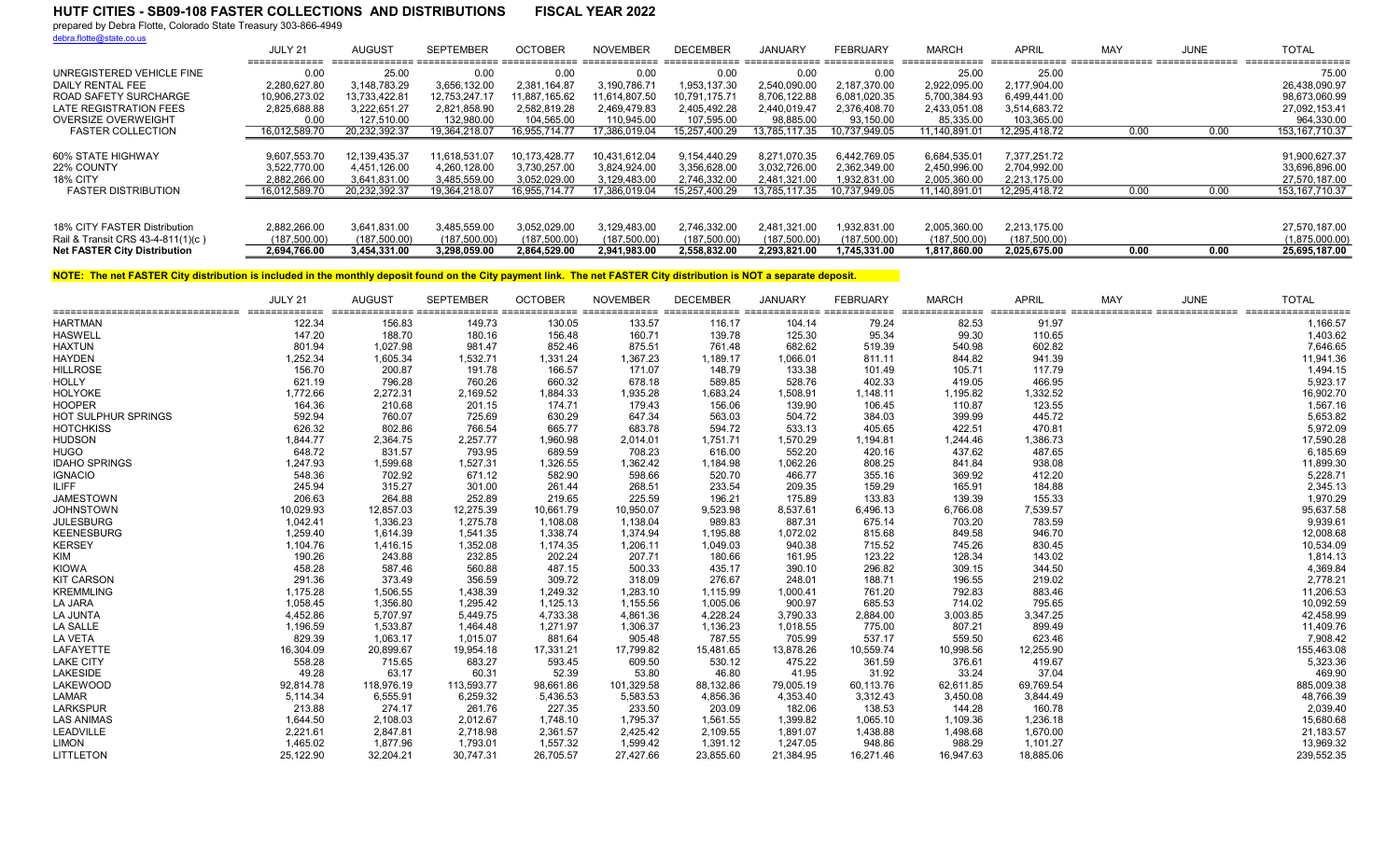prepared by Debra Flotte, Colorado State Treasury 303-866-4949

debra.flotte@state.co.us

|                                     | JULY 21<br>_____________ | AUGUST           | <b>SEPTEMBER</b> | <b>OCTOBER</b> | <b>NOVEMBER</b> | <b>DECEMBER</b> | JANUARY       | <b>FEBRUARY</b> | <b>MARCH</b><br>--------------- | APRII         | MA\  | <b>JUNE</b> | <b>TOTAL</b><br>------------------ |
|-------------------------------------|--------------------------|------------------|------------------|----------------|-----------------|-----------------|---------------|-----------------|---------------------------------|---------------|------|-------------|------------------------------------|
| UNREGISTERED VEHICLE FINE           | 0.00                     | 25.00            | 0.00             | 0.00           | 0.00            | 0.00            | 0.00          | 0.00            | 25.00                           | 25.00         |      |             | 75.00                              |
| DAILY RENTAL FEE                    | 2.280.627.80             | 3,148,783.29     | 3,656,132.00     | 2.381.164.87   | 3,190,786.71    | 1.953.137.30    | 2.540.090.00  | 2.187.370.00    | 2,922,095.00                    | 2.177.904.00  |      |             | 26,438,090.97                      |
| ROAD SAFETY SURCHARGE               | 10.906.273.02            | 13.733.422.81    | 12.753.247.17    | 11.887.165.62  | 1.614.807.50    | 10.791.175.71   | 8.706.122.88  | 6.081.020.35    | 5,700,384.93                    | 6.499.441.00  |      |             | 98.673.060.99                      |
| LATE REGISTRATION FEES              | 2.825.688.88             | 3.222.651.27     | 2.821.858.90     | 2.582.819.28   | 2.469.479.83    | 2.405.492.28    | 2.440.019.47  | 2.376.408.70    | 2,433,051.08                    | 3.514.683.72  |      |             | 27,092,153.41                      |
| <b>OVERSIZE OVERWEIGHT</b>          | 0.00                     | 127.510.00       | 132.980.00       | 104,565.00     | 110.945.00      | 107,595.00      | 98,885.00     | 93,150.00       | 85,335.00                       | 103,365.00    |      |             | 964.330.00                         |
| <b>FASTER COLLECTION</b>            | 16.012.589.70            | 20.232.392.37    | 19.364.218.07    | 6.955.714.77   | 7.386.019.04    | 15.257.400.29   | 13.785.117.35 | 10.737.949.05   | 11.140.891.01                   | 12.295.418.72 | 0.00 | 0.00        | 153, 167, 710.37                   |
|                                     |                          |                  |                  |                |                 |                 |               |                 |                                 |               |      |             |                                    |
| 60% STATE HIGHWAY                   | 9,607,553.70             | 12, 139, 435. 37 | 11,618,531.07    | 10,173,428.77  | 10,431,612.04   | 9.154.440.29    | 8,271,070.35  | 6,442,769.05    | 6,684,535.01                    | 7,377,251.72  |      |             | 91,900,627.37                      |
| 22% COUNTY                          | 3,522,770.00             | 4,451,126.00     | 4,260,128.00     | 3,730,257.00   | 3,824,924.00    | 3,356,628.00    | 3,032,726.00  | 2,362,349.00    | 2,450,996.00                    | 2,704,992.00  |      |             | 33,696,896.00                      |
| 18% CITY                            | 2.882.266.00             | 3.641.831.00     | 3.485.559.00     | 3.052.029.00   | 3.129.483.00    | 2.746.332.00    | 2.481.321.00  | 1.932.831.00    | 2.005.360.00                    | 2.213.175.00  |      |             | 27.570.187.00                      |
| <b>FASTER DISTRIBUTION</b>          | 16,012,589.70            | 20.232.392.37    | 19.364.218.07    | 16,955,714.77  | 17,386,019.04   | 15,257,400.29   | 13,785,117.35 | 10.737.949.05   | 11.140.891.01                   | 12.295.418.72 | 0.00 | 0.00        | 153, 167, 710. 37                  |
|                                     |                          |                  |                  |                |                 |                 |               |                 |                                 |               |      |             |                                    |
| 18% CITY FASTER Distribution        | 2.882.266.00             | 3.641,831.00     | 3.485.559.00     | 3.052.029.00   | 3.129.483.00    | 2.746.332.00    | 2.481.321.00  | .932.831.00     | 2.005.360.00                    | 2,213,175.00  |      |             | 27,570,187.00                      |
| Rail & Transit CRS 43-4-811(1)(c)   | (187,500.00)             | (187, 500.00)    | (187,500.00)     | (187,500.00)   | (187,500.00)    | (187,500.00)    | (187,500.00)  | (187,500.00)    | (187,500.00)                    | (187,500.00)  |      |             | (1,875,000.00)                     |
| <b>Net FASTER City Distribution</b> | 2.694.766.00             | 3.454.331.00     | 3.298.059.00     | 2.864.529.00   | 2.941.983.00    | 2.558.832.00    | 2.293.821.00  | 1.745.331.00    | 1.817.860.00                    | 2.025.675.00  | 0.00 | 0.00        | 25.695.187.00                      |

|                          | JULY 21   | AUGUS <sub>1</sub> | <b>SEPTEMBER</b> | <b>OCTOBER</b> | <b>NOVEMBER</b> | <b>DECEMBER</b> | <b>JANUARY</b> | <b>FEBRUARY</b> | <b>MARCH</b> | <b>APRIL</b> | MAY | <b>JUNE</b> | <b>TOTAL</b><br>sconditional conditional conditional conditional conditional conditional conditional conditional conditional conditional conditional conditional conditional conditional conditional conditional conditional conditional condi |
|--------------------------|-----------|--------------------|------------------|----------------|-----------------|-----------------|----------------|-----------------|--------------|--------------|-----|-------------|------------------------------------------------------------------------------------------------------------------------------------------------------------------------------------------------------------------------------------------------|
| <b>LOCHBUIE</b>          | 4,091.83  | 5,245.18           | 5,007.89         | 4,349.60       | 4,467.21        | 3,885.42        | 3,483.02       | 2,650.17        | 2,760.30     | 3,075.86     |     |             | 39,016.48                                                                                                                                                                                                                                      |
| <b>LOG LANE VILLAGE</b>  | 445.75    | 571.40             | 545.55           | 473.84         | 486.65          | 423.27          | 379.43         | 288.70          | 300.70       | 335.08       |     |             | 4,250.37                                                                                                                                                                                                                                       |
| <b>LONETREE</b>          | 6,560.96  | 8,410.28           | 8,029.80         | 6,974.28       | 7,162.86        | 6,230.00        | 5,584.78       | 4,249.37        | 4,425.95     | 4,931.92     |     |             | 62,560.20                                                                                                                                                                                                                                      |
| <b>LONGMONT</b>          | 55,952.90 | 71.724.16          | 68,479.40        | 59,477.78      | 61,086.00       | 53,130.43       | 47,627.86      | 36,239.26       | 37,745.22    | 42,060.20    |     |             | 533,523.21                                                                                                                                                                                                                                     |
| LOUISVILLE               | 11,412.68 | 14,629.54          | 13,967.70        | 12,131.65      | 12,459.68       | 10,836.98       | 9,714.63       | 7,391.70        | 7,698.87     | 8,578.99     |     |             | 108,822.42                                                                                                                                                                                                                                     |
| LOVELAND                 | 49,194.15 | 63,060.35          | 60,207.54        | 52,293.25      | 53,707.21       | 46,712.62       | 41,874.72      | 31,861.80       | 33,185.84    | 36,979.60    |     |             | 469,077.08                                                                                                                                                                                                                                     |
| <b>LYONS</b>             | 1,148.60  | 1,472.36           | 1,405.75         | 1,220.96       | 1,253.98        | 1,090.66        | 977.71         | 743.92          | 774.84       | 863.41       |     |             | 10,952.19                                                                                                                                                                                                                                      |
| <b>MANASSA</b>           | 1,034.66  | 1,326.29           | 1,266.29         | 1,099.84       | 1,129.58        | 982.46          | 880.71         | 670.12          | 697.97       | 777.76       |     |             | 9,865.68                                                                                                                                                                                                                                       |
| <b>MANCOS</b>            | 706.43    | 905.55             | 864.58           | 750.93         | 771.24          | 670.79          | 601.32         | 457.54          | 476.55       | 531.03       |     |             | 6,735.96                                                                                                                                                                                                                                       |
| <b>MANITOU SPRINGS</b>   | 2,844.96  | 3,646.86           | 3,481.88         | 3,024.18       | 3,105.95        | 2,701.45        | 2,421.67       | 1,842.61        | 1,919.18     | 2,138.58     |     |             | 27,127.32                                                                                                                                                                                                                                      |
| MANZANOLA                | 247.82    | 317.68             | 303.31           | 263.44         | 270.56          | 235.32          | 210.95         | 160.51          | 167.18       | 186.29       |     |             | 2,363.06                                                                                                                                                                                                                                       |
| <b>MARBLE</b>            | 201.43    | 258.21             | 246.53           | 214.12         | 219.91          | 191.27          | 171.46         | 130.46          | 135.88       | 151.42       |     |             | 1,920.69                                                                                                                                                                                                                                       |
| <b>MEAD</b>              | 4,290.77  | 5,500.20           | 5,251.37         | 4,561.08       | 4,684.41        | 4,074.33        | 3,652.36       | 2,779.02        | 2,894.51     | 3,225.41     |     |             | 40,913.46                                                                                                                                                                                                                                      |
| <b>MEEKER</b>            | 1,708.25  | 2,189.74           | 2,090.68         | 1,815.86       | 1,864.96        | 1,622.08        | 1,454.08       | 1,106.39        | 1,152.36     | 1,284.10     |     |             | 16,288.50                                                                                                                                                                                                                                      |
| <b>MERINO</b>            | 263.88    | 338.26             | 322.95           | 280.50         | 288.09          | 250.57          | 224.62         | 170.91          | 178.01       | 198.36       |     |             | 2,516.15                                                                                                                                                                                                                                       |
| <b>MILLIKEN</b>          | 4,883.98  | 6,260.62           | 5,977.39         | 5,191.66       | 5,332.04        | 4,637.62        | 4,157.31       | 3,163.23        | 3,294.68     | 3,671.33     |     |             | 46,569.86                                                                                                                                                                                                                                      |
| <b>MINTURN</b>           | 719.33    | 922.09             | 880.37           | 764.65         | 785.32          | 683.05          | 612.31         | 465.89          | 485.25       | 540.73       |     |             | 6,858.99                                                                                                                                                                                                                                       |
| <b>MOFFAT</b>            | 393.31    | 504.18             | 481.37           | 418.09         | 429.40          | 373.47          | 334.79         | 254.74          | 265.33       | 295.66       |     |             | 3,750.34                                                                                                                                                                                                                                       |
| <b>MONTE VISTA</b>       | 2,754.36  | 3,530.73           | 3,371.00         | 2,927.88       | 3,007.05        | 2,615.42        | 2,344.55       | 1,783.93        | 1,858.06     | 2,070.47     |     |             | 26,263.45                                                                                                                                                                                                                                      |
| <b>MONTROSE</b>          | 14,807.59 | 18,981.36          | 18,122.65        | 15,740.43      | 16,166.03       | 14,060.64       | 12,604.42      | 9,590.50        | 9,989.04     | 11,130.97    |     |             | 141,193.63                                                                                                                                                                                                                                     |
| <b>MONUMENT</b>          | 5,451.27  | 6,987.81           | 6,671.68         | 5,794.69       | 5,951.37        | 5,176.29        | 4,640.20       | 3,530.65        | 3,677.37     | 4,097.76     |     |             | 51,979.09                                                                                                                                                                                                                                      |
| <b>MORRISON</b>          | 193.61    | 248.18             | 236.96           | 205.81         | 211.37          | 183.84          | 164.80         | 125.40          | 130.61       | 145.54       |     |             | 1,846.12                                                                                                                                                                                                                                       |
| <b>MOUNTAIN VIEW</b>     | 192.61    | 246.89             | 235.73           | 204.74         | 210.27          | 182.89          | 163.95         | 124.75          | 129.93       | 144.78       |     |             | 1,836.54                                                                                                                                                                                                                                       |
| <b>MOUNTAIN VILLAGE</b>  | 1,210.55  | 1,551.77           | 1,481.56         | 1,286.81       | 1,321.61        | 1,149.49        | 1,030.44       | 784.04          | 816.62       | 909.98       |     |             | 11,542.87                                                                                                                                                                                                                                      |
| <b>MT. CRESTED BUTTE</b> | 1,009.43  | 1,293.95           | 1,235.41         | 1,073.02       | 1,102.03        | 958.51          | 859.24         | 653.78          | 680.95       | 758.79       |     |             | 9,625.11                                                                                                                                                                                                                                       |
| <b>NATURITA</b>          | 428.29    | 549.01             | 524.18           | 455.27         | 467.58          | 406.69          | 364.57         | 277.39          | 288.92       | 321.95       |     |             | 4,083.85                                                                                                                                                                                                                                       |
| NEDERLAND                | 1,061.88  | 1,361.19           | 1,299.61         | 1,128.78       | 1,159.30        | 1,008.31        | 903.89         | 687.75          | 716.33       | 798.22       |     |             | 10,125.26                                                                                                                                                                                                                                      |
| <b>NEW CASTLE</b>        | 2,599.59  | 3.332.33           | 3,181.58         | 2,763.36       | 2,838.08        | 2.468.46        | 2,212.81       | 1,683.69        | 1,753.66     | 1,954.13     |     |             | 24,787.69                                                                                                                                                                                                                                      |
| <b>NORTHGLENN</b>        | 17,471.61 | 22,396.28          | 21,383.08        | 18,572.28      | 19,074.45       | 16,590.28       | 14,872.07      | 11,315.92       | 11,786.16    | 13,133.54    |     |             | 166,595.67                                                                                                                                                                                                                                     |
| <b>NORWOOD</b>           | 376.73    | 482.91             | 461.07           | 400.46         | 411.29          | 357.72          | 320.67         | 244.00          | 254.14       | 283.19       |     |             | 3,592.18                                                                                                                                                                                                                                       |
| <b>NUCLA</b>             | 528.24    | 677.13             | 646.50           | 561.52         | 576.70          | 501.59          | 449.65         | 342.13          | 356.35       | 397.08       |     |             | 5,036.89                                                                                                                                                                                                                                       |
| <b>NUNN</b>              | 693.02    | 888.36             | 848.17           | 736.68         | 756.60          | 658.06          | 589.91         | 448.85          | 467.51       | 520.95       |     |             | 6,608.11                                                                                                                                                                                                                                       |
| <b>OAK CREEK</b>         | 555.17    | 711.66             | 679.46           | 590.15         | 606.10          | 527.17          | 472.57         | 359.57          | 374.51       | 417.33       |     |             | 5,293.69                                                                                                                                                                                                                                       |
| OLATHE                   | 965.71    | 1,237.92           | 1,181.91         | 1,026.55       | 1,054.31        | 917.00          | 822.03         | 625.47          | 651.46       | 725.93       |     |             | 9,208.29                                                                                                                                                                                                                                       |
| <b>OLNEY SPRINGS</b>     | 234.67    | 300.81             | 287.20           | 249.45         | 256.19          | 222.83          | 199.75         | 151.99          | 158.30       | 176.40       |     |             | 2,237.59                                                                                                                                                                                                                                       |
| <b>OPHIR</b>             | 141.66    | 181.58             | 173.37           | 150.58         | 154.65          | 134.51          | 120.58         | 91.75           | 95.56        | 106.48       |     |             | 1,350.72                                                                                                                                                                                                                                       |
| ORCHARD CITY             | 2,724.10  | 3,491.94           | 3,333.96         | 2,895.71       | 2,974.01        | 2,586.69        | 2,318.79       | 1,764.33        | 1,837.65     | 2,047.73     |     |             | 25,974.91                                                                                                                                                                                                                                      |
| ORDWAY                   | 732.14    | 938.51             | 896.05           | 778.27         | 799.31          | 695.21          | 623.21         | 474.19          | 493.90       | 550.36       |     |             | 6,981.15                                                                                                                                                                                                                                       |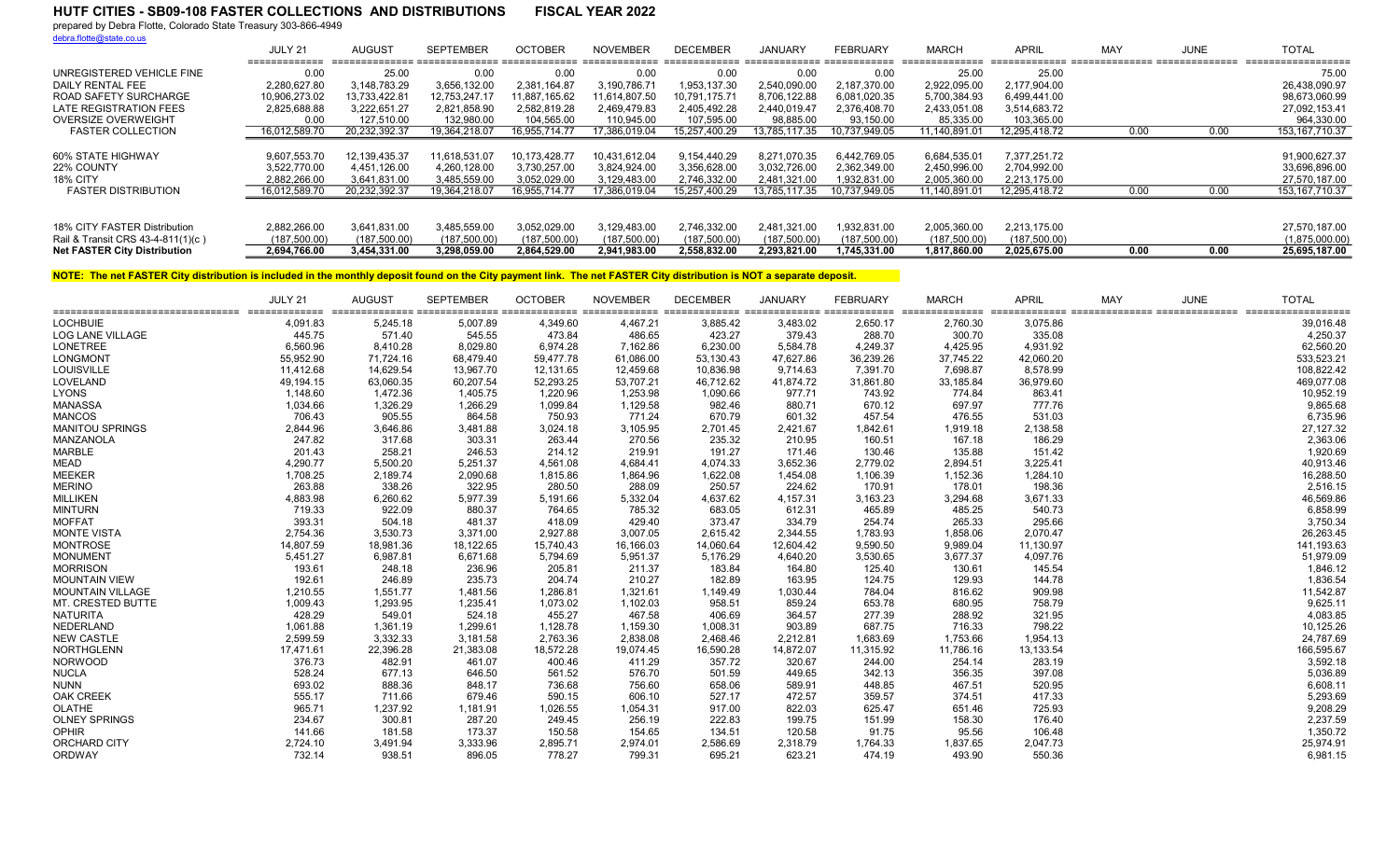prepared by Debra Flotte, Colorado State Treasury 303-866-4949

debra.flotte@state.co.us

|                                     | JULY 21       | AUGUST        | <b>SEPTEMBER</b> | <b>OCTOBER</b> | <b>NOVEMBER</b> | <b>DECEMBER</b> | <b>JANUARY</b> | FEBRUARY      | <b>MARCH</b>  | <b>APRIL</b>  | MAY  | <b>JUNE</b> | <b>TOTAL</b>      |
|-------------------------------------|---------------|---------------|------------------|----------------|-----------------|-----------------|----------------|---------------|---------------|---------------|------|-------------|-------------------|
| UNREGISTERED VEHICLE FINE           | 0.00          | 25.00         | 0.00             | 0.00           | 0.00            | 0.00            | 0.00           | 0.00          | 25.00         | 25.00         |      |             | 75.00             |
| DAILY RENTAL FEE                    | 2.280.627.80  | 3.148.783.29  | 3.656.132.00     | 2.381.164.87   | 3.190.786.71    | 1,953,137.30    | 2.540.090.00   | 2.187.370.00  | 2.922.095.00  | 2.177.904.00  |      |             | 26.438.090.97     |
| ROAD SAFETY SURCHARGE               | 10.906.273.02 | 13.733.422.81 | 12.753.247.17    | 11.887.165.62  | 11.614.807.50   | 10.791.175.71   | 8.706.122.88   | 6,081,020.35  | 5,700,384.93  | 6,499,441.00  |      |             | 98,673,060.99     |
| LATE REGISTRATION FEES              | 2.825.688.88  | 3.222.651.27  | 2,821,858.90     | 2.582.819.28   | 2.469.479.83    | 2.405.492.28    | 2.440.019.47   | 2.376.408.70  | 2,433,051.08  | 3,514,683.72  |      |             | 27,092,153.41     |
| OVERSIZE OVERWEIGHT                 | 0.00          | 127.510.00    | 132.980.00       | 104.565.00     | 110.945.00      | 107.595.00      | 98.885.00      | 93.150.00     | 85.335.00     | 103.365.00    |      |             | 964.330.00        |
| <b>FASTER COLLECTION</b>            | 16,012,589.70 | 20,232,392.37 | 19,364,218.07    | 16,955,714.77  | 17,386,019.04   | 15,257,400.29   | 13,785,117.35  | 10,737,949.05 | 11,140,891.01 | 12,295,418.72 | 0.00 | 0.00        | 153, 167, 710. 37 |
|                                     |               |               |                  |                |                 |                 |                |               |               |               |      |             |                   |
| 60% STATE HIGHWAY                   | 9,607,553.70  | 12,139,435.37 | 11.618.531.07    | 10.173.428.77  | 10,431,612.04   | 9.154.440.29    | 8.271.070.35   | 6,442,769.05  | 6,684,535.01  | 7.377.251.72  |      |             | 91,900,627.37     |
| 22% COUNTY                          | 3.522.770.00  | 4,451,126.00  | 4,260,128.00     | 3.730.257.00   | 3.824.924.00    | 3.356.628.00    | 3.032.726.00   | 2.362.349.00  | 2,450,996.00  | 2.704.992.00  |      |             | 33,696,896.00     |
| 18% CITY                            | 2.882.266.00  | 3,641,831.00  | 3,485,559.00     | 3.052.029.00   | 3,129,483.00    | 2,746,332.00    | 2,481,321.00   | 1,932,831.00  | 2,005,360.00  | 2,213,175.00  |      |             | 27,570,187.00     |
| <b>FASTER DISTRIBUTION</b>          | 16.012.589.70 | 20.232.392.37 | 19.364.218.07    | 16.955.714.77  | 17.386.019.04   | 15.257.400.29   | 13.785.117.35  | 10.737.949.05 | 11.140.891.01 | 12.295.418.72 | 0.00 | 0.00        | 153, 167, 710.37  |
|                                     |               |               |                  |                |                 |                 |                |               |               |               |      |             |                   |
| 18% CITY FASTER Distribution        | 2.882.266.00  | 3.641.831.00  | 3,485,559.00     | 3.052.029.00   | 3.129.483.00    | 2,746,332.00    | 2.481.321.00   | 1,932,831.00  | 2,005,360.00  | 2.213.175.00  |      |             | 27,570,187.00     |
| Rail & Transit CRS 43-4-811(1)(c)   | (187.500.00)  | (187,500.00)  | (187,500.00)     | (187.500.00)   | (187.500.00)    | (187,500.00)    | (187.500.00)   | (187, 500.00) | (187.500.00)  | (187,500.00)  |      |             | (1,875,000.00)    |
| <b>Net FASTER City Distribution</b> | 2,694,766.00  | 3,454,331.00  | 3.298.059.00     | 2.864.529.00   | 2.941.983.00    | 2.558.832.00    | 2.293.821.00   | 1.745.331.00  | 1.817.860.00  | 2.025.675.00  | 0.00 | 0.00        | 25,695,187.00     |

| ================================== | JULY 21<br>============= | <b>AUGUST</b> | <b>SEPTEMBER</b> | <b>OCTOBER</b> | <b>NOVEMBER</b> | <b>DECEMBER</b> | <b>JANUARY</b> | <b>FEBRUARY</b> | <b>MARCH</b> | <b>APRIL</b> | <b>MAY</b> | <b>JUNE</b> | <b>TOTAL</b><br>scondicidient diesendenden diesendenden diesendenden diesendenden diesendenden diesendenden diesendenden diesendenden diesendendenden |
|------------------------------------|--------------------------|---------------|------------------|----------------|-----------------|-----------------|----------------|-----------------|--------------|--------------|------------|-------------|-------------------------------------------------------------------------------------------------------------------------------------------------------|
| <b>OTIS</b>                        | 409.24                   | 524.59        | 500.86           | 435.02         | 446.79          | 388.60          | 348.35         | 265.06          | 276.07       | 307.63       |            |             | 3,902.21                                                                                                                                              |
| <b>OURAY</b>                       | 819.61                   | 1,050.63      | 1,003.10         | 871.24         | 894.80          | 778.26          | 697.66         | 530.84          | 552.90       | 616.10       |            |             | 7,815.14                                                                                                                                              |
| OVID                               | 236.33                   | 302.95        | 289.24           | 251.22         | 258.01          | 224.41          | 201.17         | 153.07          | 159.43       | 177.65       |            |             | 2,253.48                                                                                                                                              |
| <b>PAGOSA SPRINGS</b>              | 1,395.22                 | 1,788.48      | 1,707.57         | 1,483.11       | 1,523.21        | 1,324.84        | 1,187.63       | 903.65          | 941.20       | 1,048.80     |            |             | 13,303.71                                                                                                                                             |
| <b>PALISADE</b>                    | 1,499.75                 | 1,922.48      | 1,835.51         | 1,594.23       | 1,637.34        | 1,424.10        | 1,276.61       | 971.35          | 1,011.72     | 1,127.37     |            |             | 14,300.46                                                                                                                                             |
| PALMER LAKE                        | 1,841.33                 | 2,360.34      | 2,253.56         | 1,957.33       | 2,010.25        | 1,748.45        | 1,567.37       | 1,192.58        | 1,242.14     | 1,384.14     |            |             | 17,557.49                                                                                                                                             |
| PAOLI                              | 101.96                   | 130.70        | 124.78           | 108.38         | 111.31          | 96.81           | 86.79          | 66.04           | 68.78        | 76.64        |            |             | 972.19                                                                                                                                                |
| <b>PAONIA</b>                      | 921.95                   | 1,181.82      | 1,128.35         | 980.03         | 1,006.53        | 875.45          | 784.78         | 597.12          | 621.94       | 693.04       |            |             | 8,791.01                                                                                                                                              |
| <b>PARACHUTE</b>                   | 940.07                   | 1,205.05      | 1,150.53         | 999.29         | 1,026.31        | 892.65          | 800.20         | 608.86          | 634.16       | 706.66       |            |             | 8,963.78                                                                                                                                              |
| <b>PARKER</b>                      | 28,637.62                | 36,709.61     | 35,048.89        | 30,441.71      | 31,264.82       | 27,193.03       | 24,376.72      | 18,547.85       | 19,318.63    | 21,527.10    |            |             | 273,065.98                                                                                                                                            |
| PEETZ                              | 231.01                   | 296.12        | 282.73           | 245.56         | 252.20          | 219.36          | 196.64         | 149.62          | 155.84       | 173.65       |            |             | 2,202.73                                                                                                                                              |
| PIERCE                             | 901.70                   | 1,155.86      | 1,103.56         | 958.50         | 984.42          | 856.21          | 767.54         | 584.01          | 608.27       | 677.81       |            |             | 8,597.88                                                                                                                                              |
| <b>PITKIN</b>                      | 381.77                   | 489.38        | 467.24           | 405.82         | 416.79          | 362.51          | 324.97         | 247.26          | 257.54       | 286.98       |            |             | 3,640.26                                                                                                                                              |
| PLATTEVILLE                        | 2,632.91                 | 3.375.05      | 3,222.36         | 2,798.78       | 2,874.46        | 2,500.10        | 2,241.17       | 1,705.27        | 1,776.14     | 1,979.18     |            |             | 25,105.42                                                                                                                                             |
| PONCHA SPRINGS                     | 797.79                   | 1,022.66      | 976.39           | 848.05         | 870.98          | 757.54          | 679.09         | 516.71          | 538.18       | 599.70       |            |             | 7,607.09                                                                                                                                              |
| PRITCHETT                          | 165.79                   | 212.52        | 202.91           | 176.24         | 181.00          | 157.43          | 141.12         | 107.38          | 111.84       | 124.63       |            |             | 1,580.86                                                                                                                                              |
| <b>PUEBLO</b>                      | 61,013.23                | 78,210.83     | 74,672.62        | 64,856.90      | 66,610.56       | 57,935.50       | 51,935.28      | 39,516.71       | 41,158.87    | 45,864.08    |            |             | 581,774.58                                                                                                                                            |
| <b>RAMAH</b>                       | 104.74                   | 134.26        | 128.19           | 111.34         | 114.35          | 99.46           | 89.16          | 67.84           | 70.66        | 78.73        |            |             | 998.73                                                                                                                                                |
| <b>RANGELY</b>                     | 1,570.46                 | 2,013.13      | 1,922.05         | 1,669.40       | 1,714.54        | 1,491.24        | 1,336.80       | 1,017.15        | 1,059.42     | 1,180.53     |            |             | 14,974.72                                                                                                                                             |
| <b>RAYMER</b>                      | 136.26                   | 174.67        | 166.77           | 144.84         | 148.76          | 129.39          | 115.99         | 88.25           | 91.92        | 102.43       |            |             | 1,299.28                                                                                                                                              |
| <b>REDCLIFF</b>                    | 186.34                   | 238.87        | 228.06           | 198.08         | 203.44          | 176.94          | 158.62         | 120.69          | 125.70       | 140.08       |            |             | 1,776.82                                                                                                                                              |
| <b>RICO</b>                        | 323.47                   | 414.64        | 395.88           | 343.84         | 353.14          | 307.15          | 275.34         | 209.50          | 218.21       | 243.15       |            |             | 3,084.32                                                                                                                                              |
| <b>RIDGWAY</b>                     | 1,078.61                 | 1,382.63      | 1,320.08         | 1,146.56       | 1,177.56        | 1,024.20        | 918.12         | 698.59          | 727.62       | 810.80       |            |             | 10,284.77                                                                                                                                             |
| <b>RIFLE</b>                       | 5,725.14                 | 7,338.87      | 7,006.86         | 6,085.81       | 6,250.36        | 5,436.34        | 4,873.32       | 3,708.03        | 3,862.12     | 4,303.63     |            |             | 54,590.48                                                                                                                                             |
| <b>ROCKVALE</b>                    | 559.06                   | 716.65        | 684.23           | 594.28         | 610.35          | 530.86          | 475.88         | 362.09          | 377.14       | 420.25       |            |             | 5,330.79                                                                                                                                              |
| ROCKY FORD                         | 2,323.16                 | 2,977.98      | 2,843.26         | 2,469.52       | 2,536.29        | 2,205.97        | 1,977.51       | 1,504.65        | 1,567.18     | 1,746.34     |            |             | 22,151.86                                                                                                                                             |
| <b>ROMEO</b>                       | 280.66                   | 359.77        | 343.50           | 298.34         | 306.41          | 266.50          | 238.90         | 181.78          | 189.33       | 210.98       |            |             | 2,676.17                                                                                                                                              |
| <b>RYE</b>                         | 94.73                    | 121.43        | 115.94           | 100.70         | 103.42          | 89.95           | 80.64          | 61.35           | 63.90        | 71.21        |            |             | 903.27                                                                                                                                                |
| <b>SAGUACHE</b>                    | 528.76                   | 677.79        | 647.13           | 562.07         | 577.26          | 502.08          | 450.08         | 342.46          | 356.69       | 397.47       |            |             | 5,041.79                                                                                                                                              |
| <b>SALIDA</b>                      | 4,330.62                 | 5,551.28      | 5,300.14         | 4,603.44       | 4,727.91        | 4,112.17        | 3,686.28       | 2,804.83        | 2,921.39     | 3,255.36     |            |             | 41,293.42                                                                                                                                             |
| <b>SAN LUIS</b>                    | 665.51                   | 853.10        | 814.50           | 707.44         | 726.57          | 631.94          | 566.49         | 431.03          | 448.95       | 500.27       |            |             | 6,345.80                                                                                                                                              |
| <b>SANFORD</b>                     | 1,249.91                 | 1,602.21      | 1,529.73         | 1,328.65       | 1,364.57        | 1,186.86        | 1,063.94       | 809.53          | 843.17       | 939.56       |            |             | 11,918.13                                                                                                                                             |
| <b>SAWPIT</b>                      | 29.99                    | 38.44         | 36.70            | 31.88          | 32.74           | 28.48           | 25.53          | 19.42           | 20.23        | 22.54        |            |             | 285.95                                                                                                                                                |
| <b>SEDGWICK</b>                    | 243.86                   | 312.60        | 298.46           | 259.22         | 266.23          | 231.56          | 207.58         | 157.94          | 164.51       | 183.31       |            |             | 2,325.27                                                                                                                                              |
| <b>SEIBERT</b>                     | 209.45                   | 268.48        | 256.34           | 222.64         | 228.66          | 198.88          | 178.28         | 135.65          | 141.29       | 157.44       |            |             | 1,997.11                                                                                                                                              |
| <b>SEVERANCE</b>                   | 4,801.82                 | 6,155.29      | 5,876.83         | 5,104.32       | 5,242.33        | 4,559.59        | 4,087.37       | 3,110.01        | 3,239.25     | 3,609.56     |            |             | 45,786.37                                                                                                                                             |
| <b>SHERIDAN</b>                    | 3,104.96                 | 3,980.14      | 3,800.08         | 3,300.56       | 3,389.80        | 2,948.33        | 2,642.98       | 2,011.00        | 2,094.57     | 2,334.02     |            |             | 29,606.44                                                                                                                                             |
| <b>SHERIDAN LAKE</b>               | 114.39                   | 146.63        | 140.00           | 121.60         | 124.88          | 108.62          | 97.37          | 74.09           | 77.17        | 85.99        |            |             | 1,090.74                                                                                                                                              |